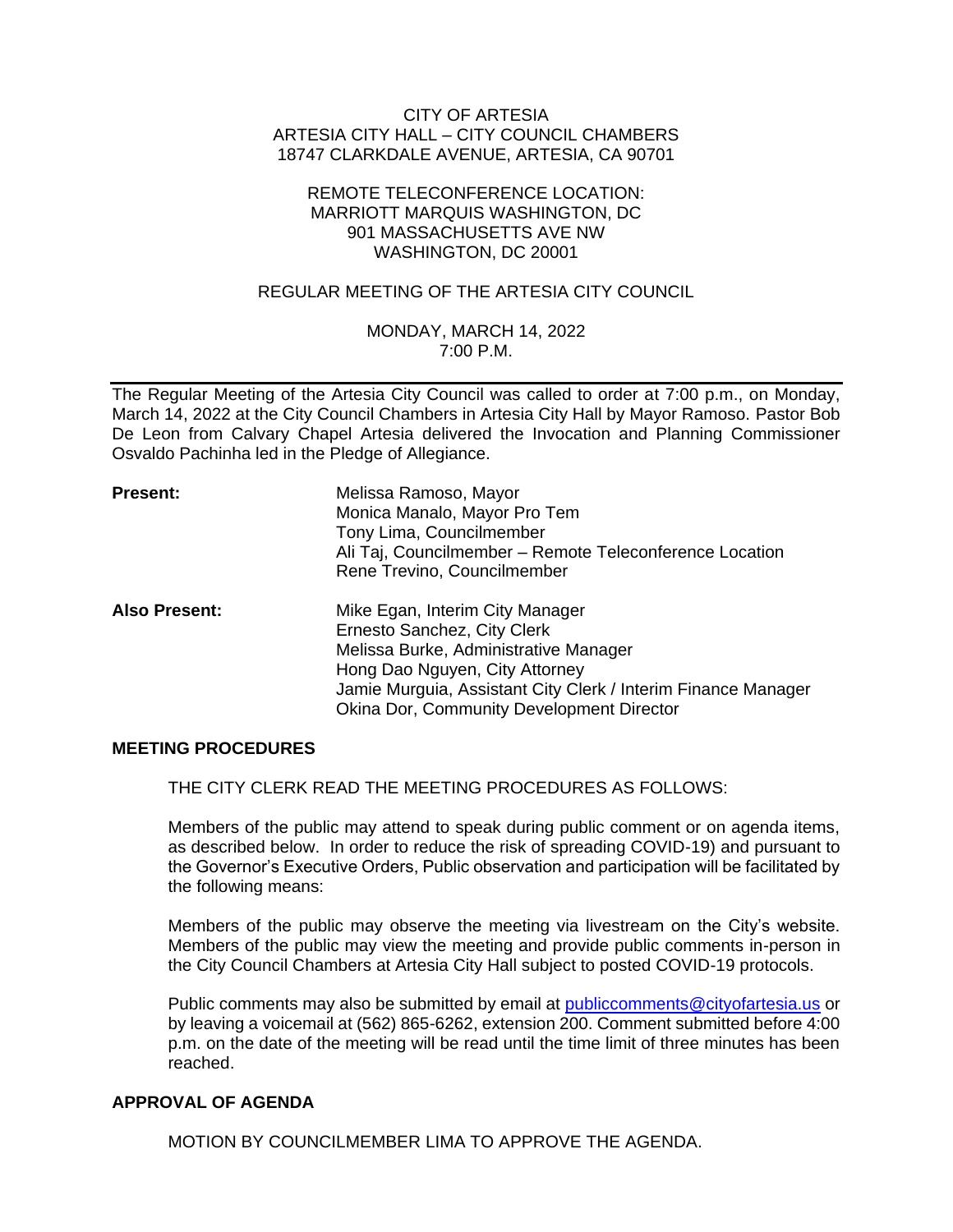## MOTION SECONDED BY COUNCILMEMBER TREVINO.

Said motion carried (5-0-0-0) in the following roll call vote:

| AYES:    | COUNCILMEMBERS: | Trevii |
|----------|-----------------|--------|
| NOES:    | COUNCILMEMBERS: | None   |
| ABSTAIN: | COUNCILMEMBERS: | None   |
| ABSENT:  | COUNCILMEMBERS: | None   |

Trevino, Taj, Lima, Manalo, Ramoso

CITY COUNCIL ACTION: The Agenda was approved without objection 5-0-0-0.

## **ANNOUNCEMENT REGARDING SPEAKER CARDS PUBLIC COMMENTS**

The City Clerk presented the Announcement Regarding Public Comments.

Salesh Gupta provided public comments.

Jesus Lujan provided public comments.

John Ourique provided public comments.

Patricia Dixon provided public comments.

Interim City Manager provided comments.

### **COUNCILMEMBER COMMENTS**

Councilmember Trevino provided comments.

Interim City Manager provided comments.

Councilmember Taj provided comments.

Councilmember Lima provided comments.

Mayor Pro Tem Manalo provided comments.

Mayor Ramoso provided comments.

#### **CEREMONIAL PRESENTATION**

#### 1. 2022 DEVELOPMENTAL DISABILITIES AWARENESS MONTH PROCLAMATION

Mayor Ramoso proclaimed March 2022 as Developmental Disability Awareness Month.

Albert Feliciano from the Los Angeles Regional Office of the State Council on Developmental Disability accepted the proclamation and provided comments.

## 2. 2022 WOMEN'S HISTORY MONTH PROCLAMATION

Mayor Ramoso proclaimed March 2022 as Women's History Month.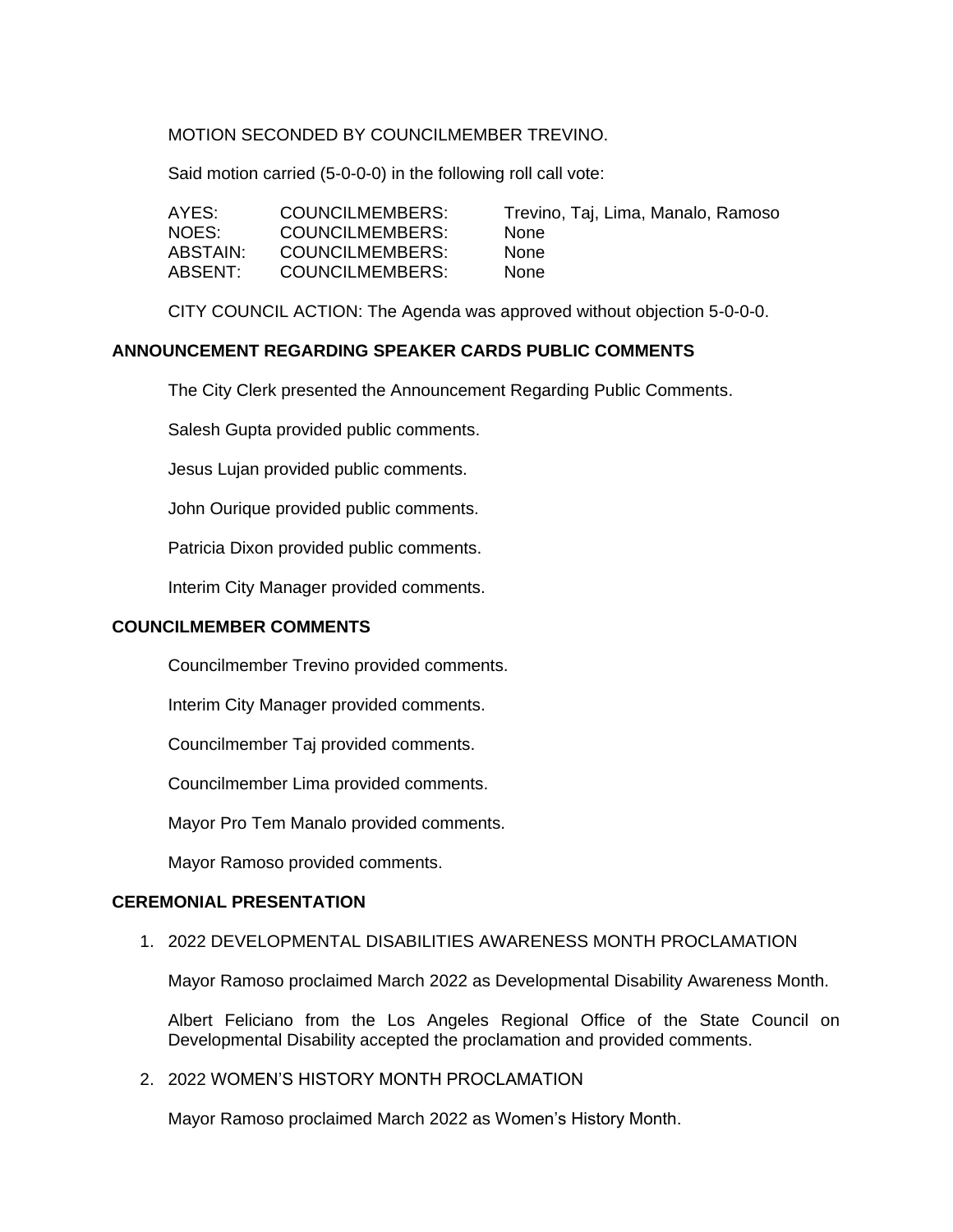Sandy Fikse from Soroptimist International of Artesia-Cerritos accepted the proclamation and provided comments.

3. PLANNING COMMISSIONER OSVALDO PALHINHA OATH OF OFFICE

City Clerk administered the Oath of Office to Planning Commissioner Osvaldo Palhinha.

Planning Commissioner Osvaldo Palhinha provided comments.

### **BUSINESS PRESENTATION**

4. ARTESIA LIBRARY UPDATES

Robert Gardner from the Artesia Library provided updates.

## **CONSENT CALENDAR (ITEM NOS 5 – 15)**

MOTION BY COUNCILMEMBER LIMA TO APPROVE THE CONSENT CALENDAR

MOTION SECONDED BY COUNCILMEMBER TREVINO.

Said motion carried (5-0-0-0) in the following roll call vote:

| AYES:    | COUNCILMEMBERS: | Trevii |
|----------|-----------------|--------|
| NOES:    | COUNCILMEMBERS: | None   |
| ABSTAIN: | COUNCILMEMBERS: | None   |
| ABSENT:  | COUNCILMEMBERS: | None   |

Trevino, Taj, Lima, Manalo, Ramoso

CITY COUNCIL ACTION: Consent Calendar was approved without objections 5-0-0-0.

### **ORDINANCES**

16. CONSIDERATION AND INTRODUCTION OF ORDINANCE NO. 22-923, AMENDING VARIOUS SECTIONS OF THE ARTESIA MUNICIPAL CODE REGARDING THE REGULAR MEETING LOCATIONS OF THE PARKS AND RECREATION, PLANNING, BEAUTIFICATION AND MAINTENANCE, AND PUBLIC SAFETY COMMISSIONS

Administrative Manager provided Staff Report.

Councilmember Trevino provided comments.

Mayor Ramoso provided comments and asked question regarding item.

Interim City Manager answered question regarding item.

Mayor Ramoso provided additional comments.

MOTION BY COUNCILMEMBER LIMA TO INTRODUCE ORDINANCE NO. 22-923.

MOTION SECONDED BY COUNCILMEMBER TREVINO.

Said motion carried (5-0-0-0) in the following roll call vote: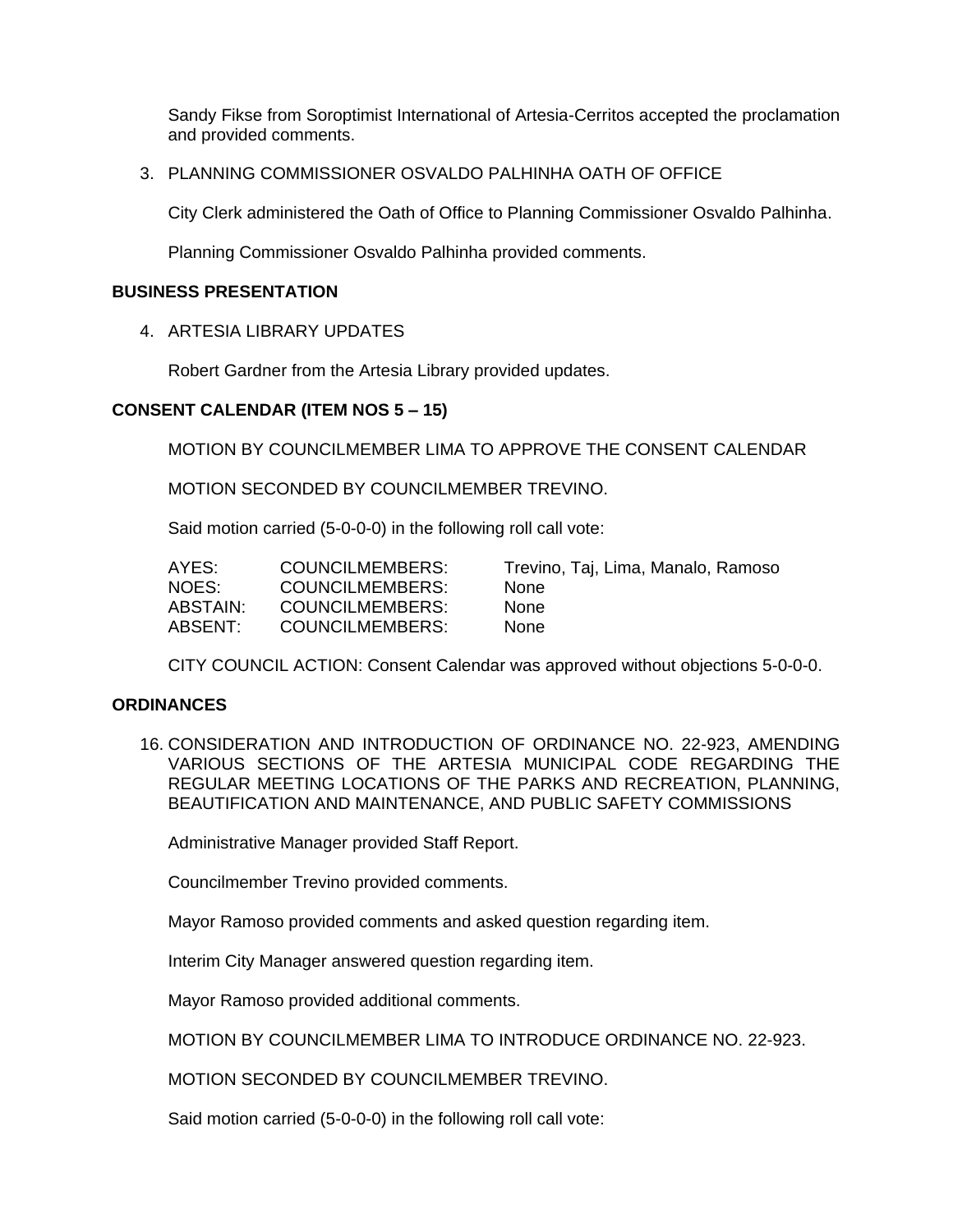| AYES:    | COUNCILMEMBERS: | Trevii |
|----------|-----------------|--------|
| NOES:    | COUNCILMEMBERS: | None   |
| ABSTAIN: | COUNCILMEMBERS: | None   |
| ABSENT:  | COUNCILMEMBERS: | None   |

Trevino, Taj, Lima, Manalo, Ramoso

CITY COUNCIL ACTION: Ordinance No. 22-923 was introduced.

#### 17. CONSIDERATION AND INTRODUCTION OF ORDINANCE NO. 22-924 AMENDING VARIOUS SECTIONS OF THE ARTESIA MUNICIPAL CODE REGARDING OVERSIZED VEHICLE PARKING

Administrative Manager provided Staff Report.

Councilmember Trevino provided comments.

Mayor Pro Tem Manalo provided comments.

Mayor Ramoso provided comments.

Patricia Dixon provided public comments.

Interim City Manager provided comments.

Mayor Ramoso asked questions regarding item.

Interim City Manager answered questions regarding item.

Jesus Lujan provided public comments.

Interim City Manager provided comments.

Jesus Lujan provided additional public comments.

Councilmember Trevino asked questions regarding item.

Interim City Manager answered questions regarding item.

Councilmember Trevino provided comments.

Mayor Ramoso asked questions regarding item.

City Attorney answered questions regarding item.

Patricia Dixon asked questions regarding item.

Interim City Manager answered questions regarding item.

City Attorney provided comments.

MOTION BY MAYOR PRO TEM MANALO TO INTRODUCE ORDINANCE NO. 22-924, AS AMENDED TO ADDRESS ISSUES RELATED TO AUTHORIZING PERMIT EXTENSIONS.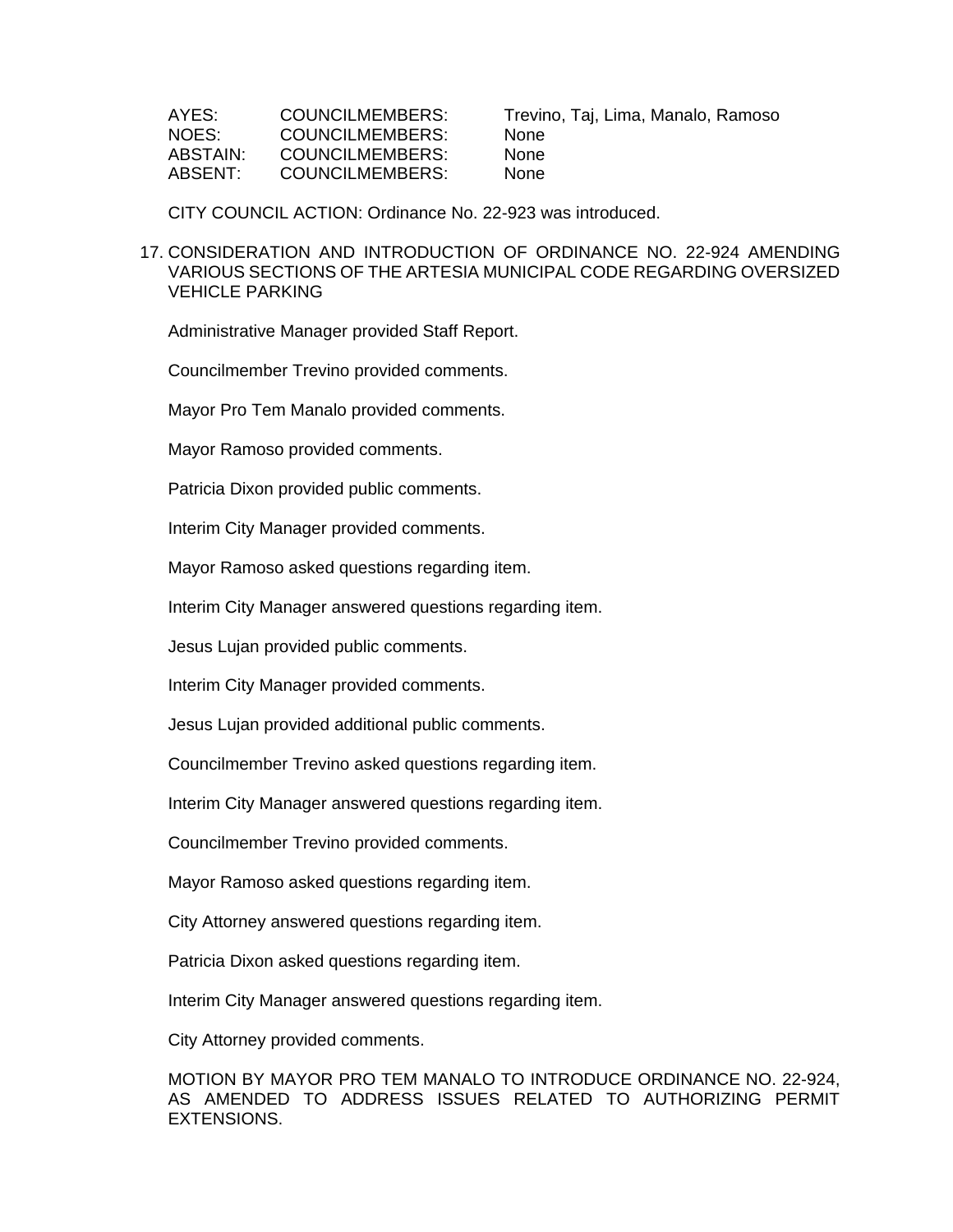MOTION SECONDED BY COUNCILMEMBER LIMA.

Said motion carried (5-0-0-0) in the following roll call vote:

| AYES:    | COUNCILMEMBERS:        | Trevino, Taj, Lima, Manalo, Ramoso |
|----------|------------------------|------------------------------------|
| NOES:    | COUNCILMEMBERS:        | <b>None</b>                        |
| ABSTAIN: | COUNCILMEMBERS:        | <b>None</b>                        |
| ABSENT:  | <b>COUNCILMEMBERS:</b> | <b>None</b>                        |

CITY COUNCIL ACTION: Ordinance No. 22-924 was introduced as amended.

18. CONSIDERATION AND INTRODUCTION OF ORDINANCE NO. 22-922, AN ORDINANCE OF THE CITY OF ARTESIA, CALIFORNIA, ADDING CHAPTER 24 (UNLAWFUL POSSESSION OF CATALYTIC CONVERTERS PROHIBITED) TO TITLE 5 (PUBLIC WELFARE) OF THE ARTESIA MUNICIPAL CODE ESTABLISHING REGULATIONS AND PROHIBITING THE UNLAWFUL POSSESSION OF CATALYTIC CONVERTERS IN THE CITY

City Attorney provided Staff Report.

Councilmember Trevino provided comments.

Councilmember Lima asked question regarding item.

City Attorney answered question regarding item.

Mayor Pro Tem Manalo provided comments.

Mayor Ramoso provided comments.

MOTION BY COUNCILMEMBER LIMA TO INTRODUCE ORDINANCE NO. 22-922, AS AMENDED.

MOTION SECONDED BY COUNCILMEMBER TREVINO.

Said motion carried (5-0-0-0) in the following roll call vote:

| AYES:    | COUNCILMEMBERS: | Trevii |
|----------|-----------------|--------|
| NOES:    | COUNCILMEMBERS: | None   |
| ABSTAIN: | COUNCILMEMBERS: | None   |
| ABSENT:  | COUNCILMEMBERS: | None   |

evino, Taj, Lima, Manalo, Ramoso

CITY COUNCIL ACTION: Ordinance No. 22-922 was introduced as amended.

### **PUBLIC HEARING**

19. PUBLIC HEARING, AND INTRODUCTION OF ORDINANCE NO. 22-920, AMENDING ARTICLE 14 SECTION 9-1.1401 OF THE ARTESIA MUNICIPAL CODE CONCERNING URBAN LOT SPLITS AND ARTICLE 16.50 SECTION 9-16.1601 OF THE ARTESIA MUNICIPAL CODE CONCERNING TWO-UNIT PROJECTS UNDER SB9 AND MAKING A DETERMINATION OF STATUTORY EXEMPTION UNDER CEQA

Community Development Director provided Staff Report.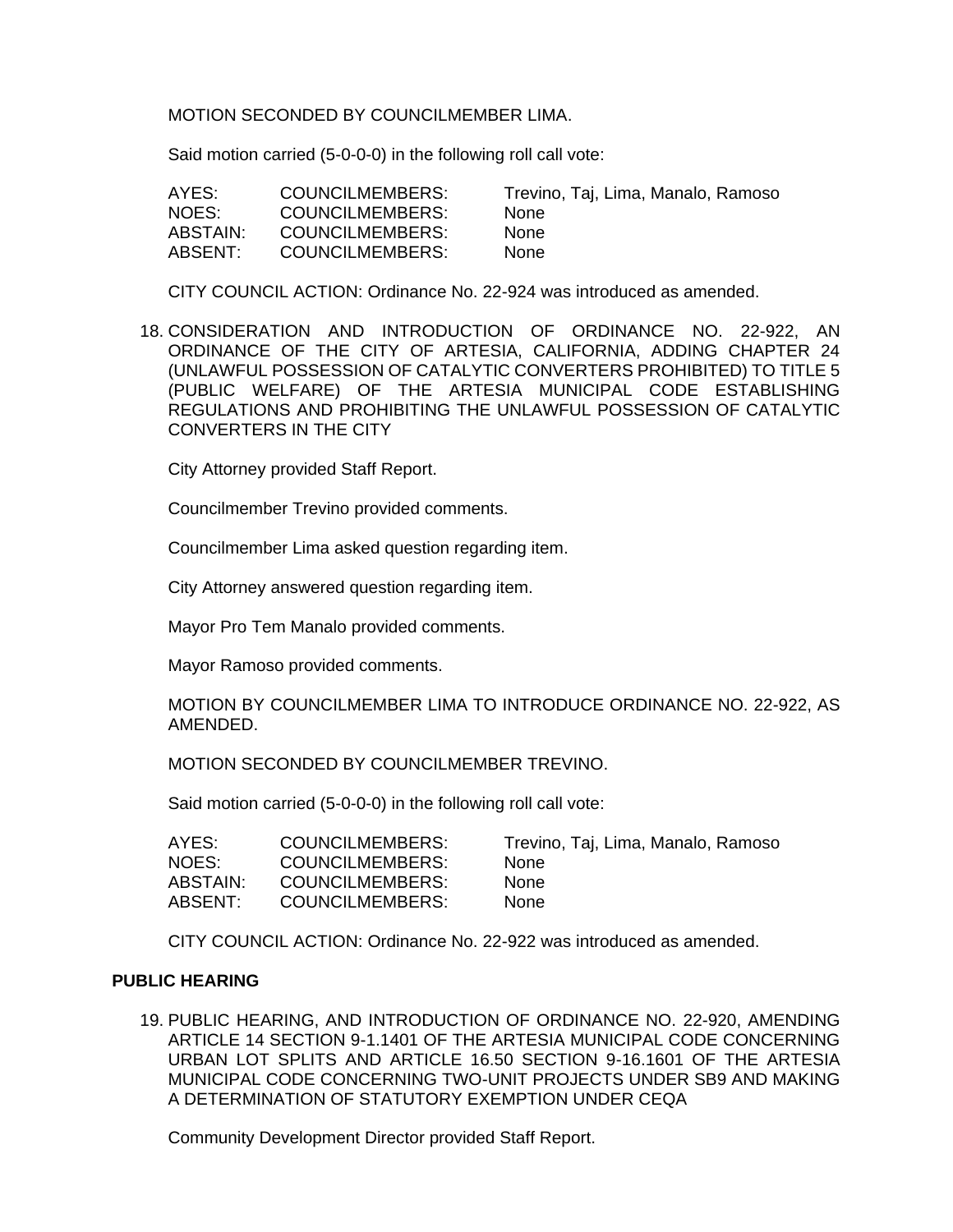Mayor Ramoso opened Public Hearing.

Margaret Saito provided public comments.

Mayor Ramoso closed Public Hearing.

Councilmember Lima asked questions regarding item.

City Attorney answered questions regarding item.

Councilmember Lima provided comments.

City Attorney provided comments.

Community Development Director provided comments.

Councilmember Lima asked additional questions regarding item.

Community Development Director answered questions regarding item.

Councilmember Trevino provided comments and asked questions regarding item.

City Attorney answered questions regarding item.

Councilmember Trevino provided additional comments.

Mayor Pro Tem Manalo provided comments and asked questions regarding item.

Community Development Director answered questions regarding item.

Councilmember Lima provided additional comments.

Mayor Pro Tem Manalo asked questions regarding item.

Community Development Director answered questions regarding item.

Councilmember Trevino asked questions regarding item.

Interim City Manager answered questions regarding item.

Councilmember Trevino provided additional comments.

Mayor Ramoso provided comments.

MOTION BY COUNCILMEMBER LIMA TO INTRODUCTION OF ORDINANCE NO. 22- 920.

MOTION SECONDED BY COUNCILMEMBER MANALO.

Said motion carried (5-0-0-0) in the following roll call vote:

AYES: COUNCILMEMBERS: Trevino, Taj, Lima, Manalo, Ramoso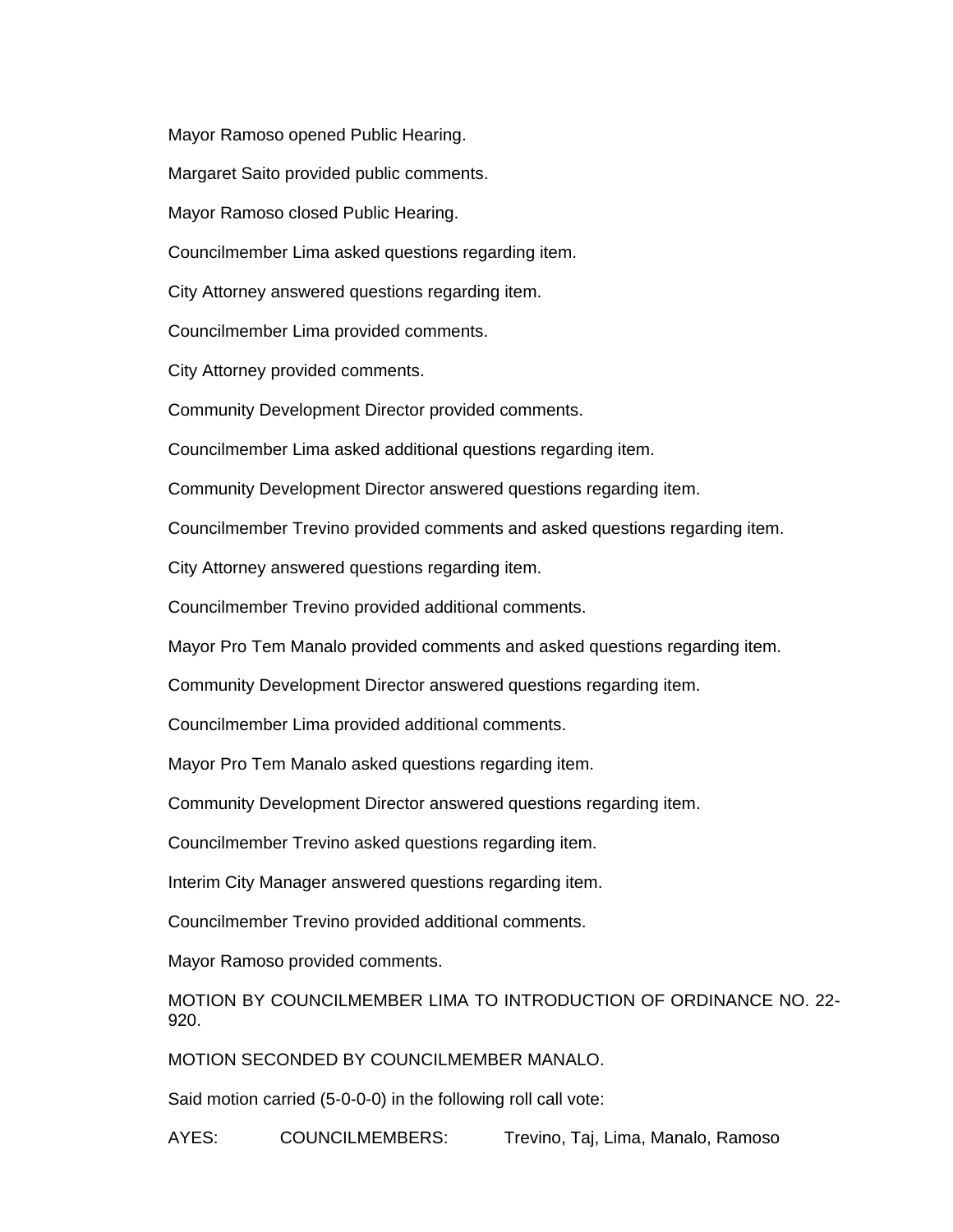| NOES:    | COUNCILMEMBERS: | <b>None</b> |
|----------|-----------------|-------------|
| ABSTAIN: | COUNCILMEMBERS: | <b>None</b> |
| ABSENT:  | COUNCILMEMBERS: | <b>None</b> |

CITY COUNCIL ACTION: Ordinance No. 22-920 was introduced.

20. PUBLIC HEARING, AND ADOPTION OF THE 2021-2029 HOUSING ELEMENT UPDATE, AND MAKING A DETERMINATION OF EXEMPTION FROM CEQA PURSUANT TO SECTION 15061(B)(3) OF THE CEQA GUIDELINES

Community Development Director introduced Item No. 20.

John Douglas from JHD Planning provided Staff Report.

Mayor Ramoso opened Public Hearing.

No public comments were received.

Mayor Ramoso closed Public Hearing.

Councilmember Lima asked questions regarding item.

John Douglas answered questions regarding item.

Councilmember Lima provided comments.

John Douglas provided comments.

Councilmember Lima provided additional comments.

John Douglas provided additional comments.

Mayor Pro Tem Manalo asked questions regarding item.

John Douglas answered questions regarding item.

Mayor Ramoso provided comments.

MOTION BY COUNCILMEMBER TAJ TO ADOPT RESOLUTION NO. 22-2868.

MOTION SECONDED BY COUNCILMEMBER TREVINO.

Said motion carried (5-0-0-0) in the following roll call vote:

| COUNCILMEMBERS: | Trevino, Taj, Lima, Manalo, Ramoso |
|-----------------|------------------------------------|
| COUNCILMEMBERS: | <b>None</b>                        |
| COUNCILMEMBERS: | <b>None</b>                        |
| COUNCILMEMBERS: | <b>None</b>                        |
|                 |                                    |

CITY COUNCIL ACTION: Resolution No. 22-2868 was adopted (5-0-0-0).

#### **DISCUSSION**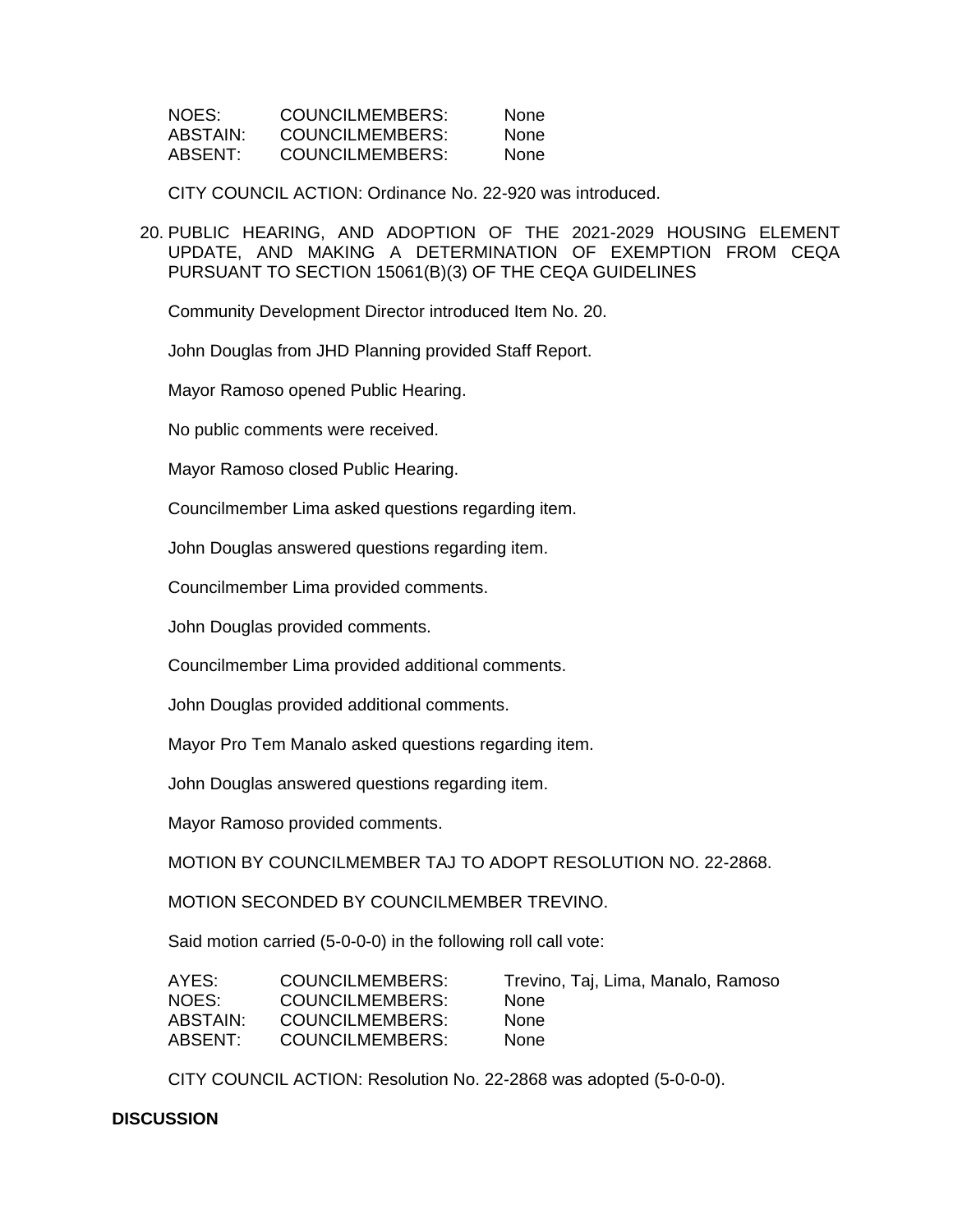## 21. DISCUSSION ITEM TO SET MEETING DATE AND TIME FOR THE 2022 COUNCILMEMBER RETREAT

Interim City Manager provided Staff Report.

Mayor Ramoso provided comments.

Mayor Pro Tem Manalo provided comments.

Mayor Ramoso provided comments.

Interim City Manager provided comments.

Mayor Ramoso provided comments.

Councilmember Lima provided comments.

Interim City Manager provided comments.

Mayor Pro Tem Manalo provided comments.

Interim City Manager provided comments.

MOTION BY COUNCILMEMBER TREVINO TO SET THE 2022 COUNCILMEMBER RETREAT FOR APRIL 30, 2022 IN THE MORNING.

MOTION SECONDED BY COUNCILMEMBER LIMA.

Said motion carried (5-0-0-0) in the following roll call vote:

| AYES:    | COUNCILMEMBERS:        | Trevino, Taj, Lima, Manalo, Ramoso |
|----------|------------------------|------------------------------------|
| NOES:    | COUNCILMEMBERS:        | <b>None</b>                        |
| ABSTAIN: | COUNCILMEMBERS:        | <b>None</b>                        |
| ABSENT:  | <b>COUNCILMEMBERS:</b> | <b>None</b>                        |

CITY COUNCIL ACTION: Motion was approved (5-0-0-0).

### **COUNCILMEMBER/STAFF INFORMATIONAL REPORTING**

22. COUNCILMEMBER'S REPORTING ON EXTERNAL BOARDS AND COMMITTEE MEETINGS ATTENDED

Councilmember Trevino reported on SELACO meeting.

Councilmember Taj reported on ECORAPID Transit meeting.

Councilmember Lima reported on Council of Government's (COG) meeting.

Interim City Manager provided comments.

Mayor Pro Tem Manalo reported on Contract Cities meeting.

Mayor Ramoso reported on Greater Los Angeles County Vector Control District meeting.